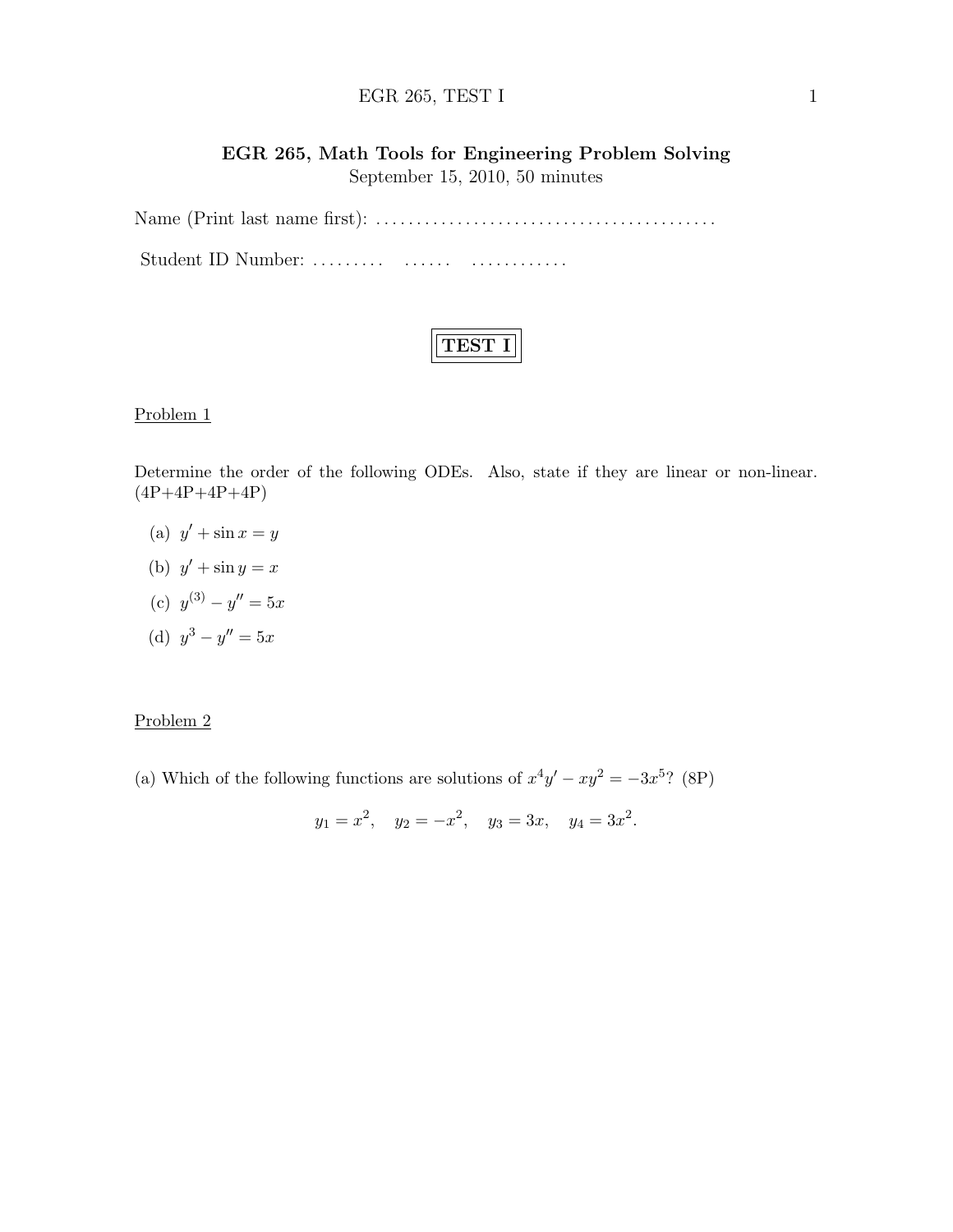(b) Which of the functions from part (a) solve the initial value problem  $x^4y' - xy^2 = -3x^5$ ,  $y(0) = 0$ ? (4P)

(c)<sup>∗</sup> (Bonus) Does your answer to part (b) agree with the content of the Existence and Uniqueness Theorem for first order ODEs? If yes, why? If no, why not?  $(5P^*)$ 

#### Problem 3

(a) In the  $3 \times 3$ -grid of points  $x = 0, 1, 2$  and  $y = 0, 1, 2$  provided in the figure below draw a direction field for  $y' = y - x + 1$ . (8P)



(b) Without solving the DE, use the direction field to guess the solution of the IVP  $y' =$  $y - x + 1$ ,  $y(1) = 1$ . Check that your guess is correct by verifying that it is a solution of the IVP. (4P)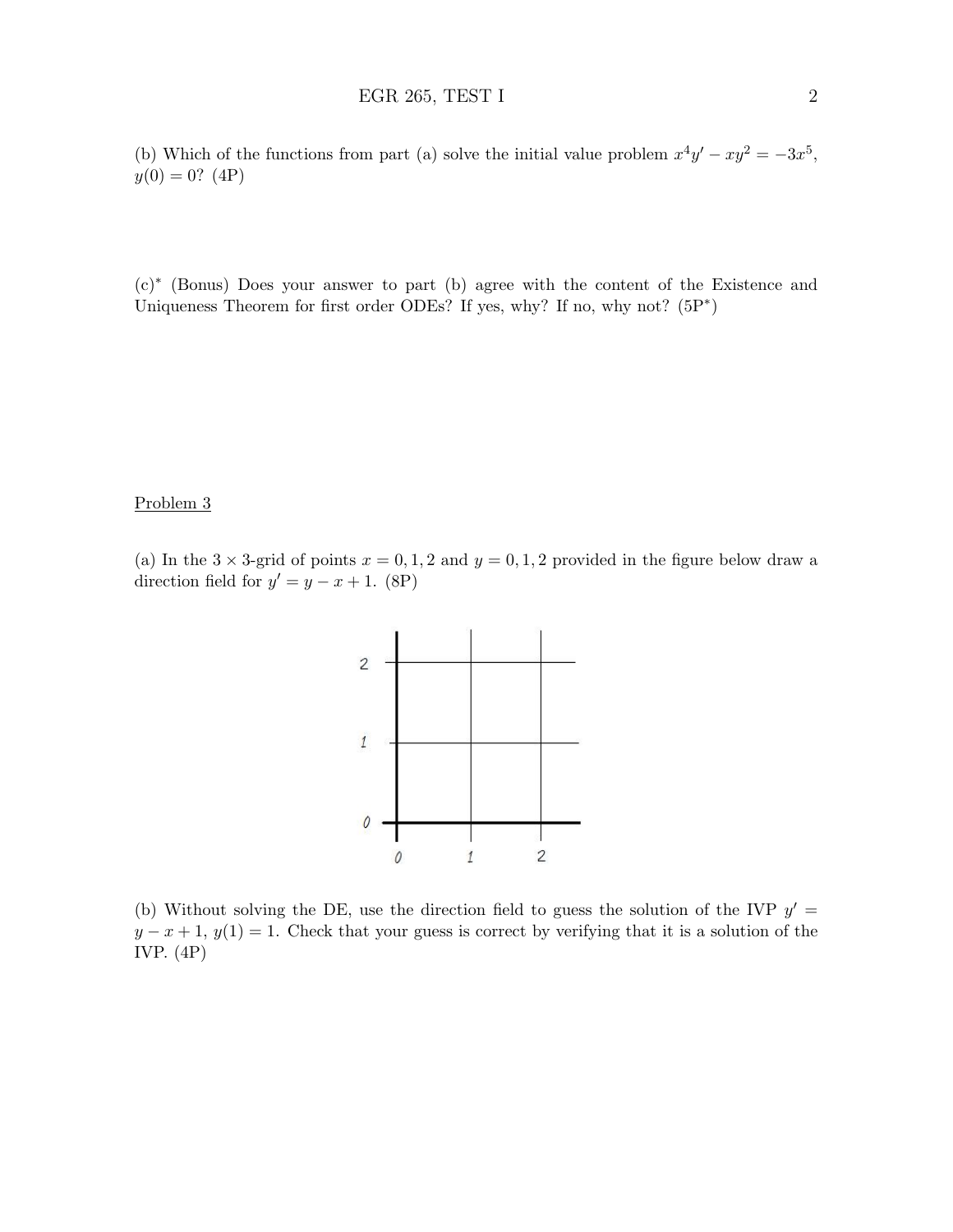Problem 4

Solve the IVP (15P)

$$
y'e^y = 4x^3, \quad y(2) = 0.
$$

Problem 5

Solve the IVP (15P)

 $y' - 2xy = 2x$ ,  $y(0) = 2$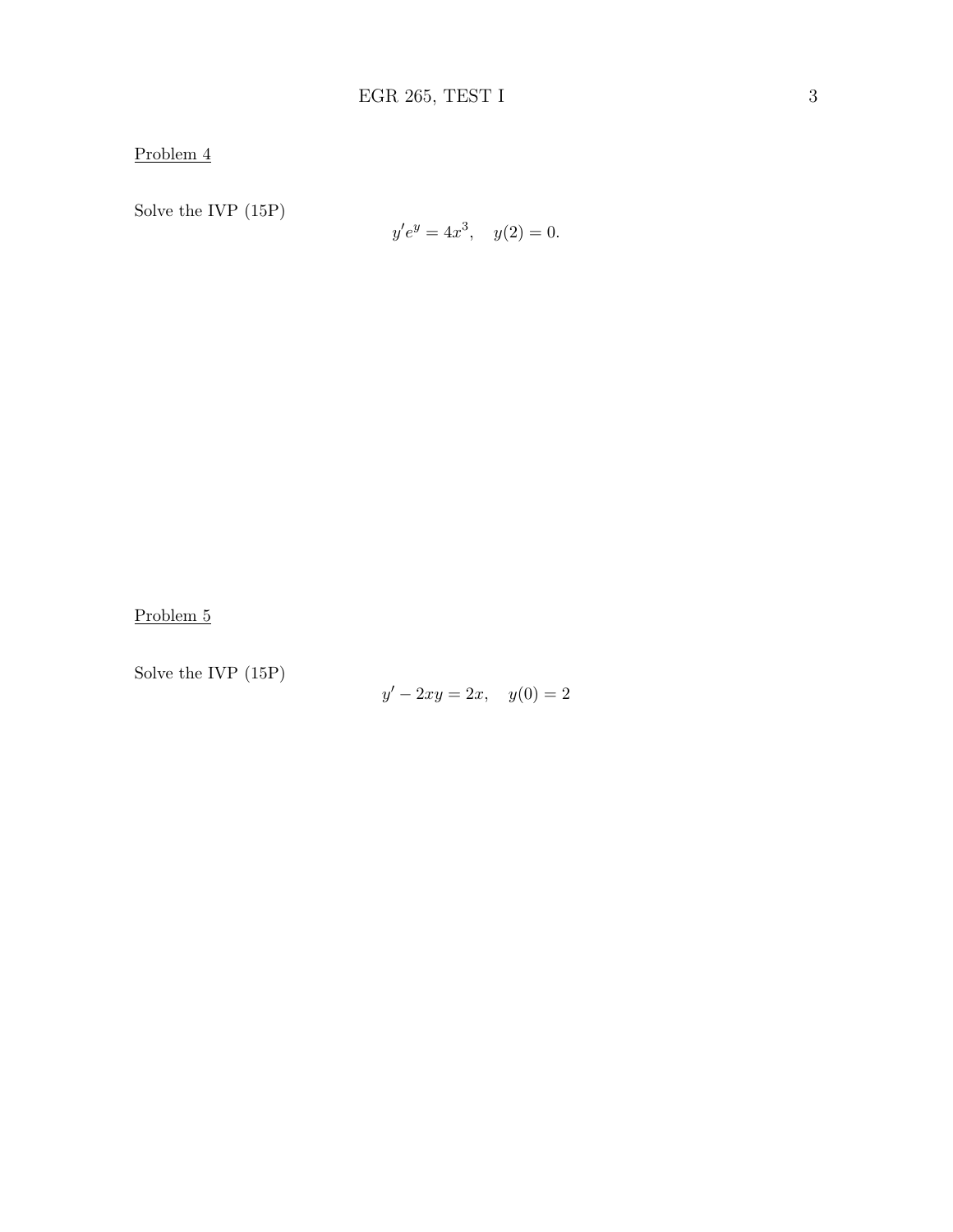Problem 6

Solve the IVP (15P)

$$
2x - y = y', \quad y(2) = 2
$$